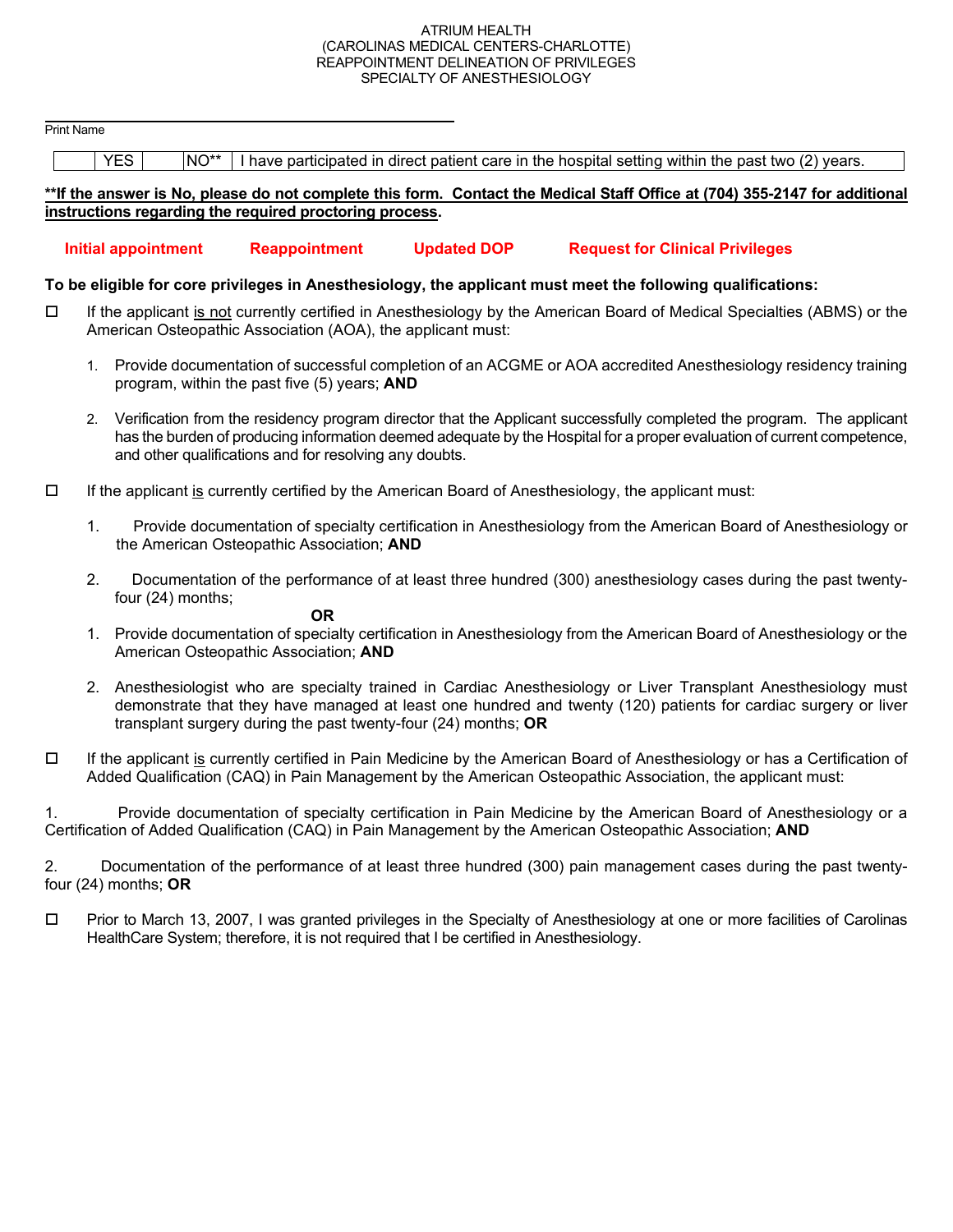NOTE 1: Physicians must apply for "CORE" privileges in order to be eligible for clinical privileges in the specialty of Anesthesiology at any facility within Atrium Health.

NOTE 2: "CORE" privileges cannot be amended or altered in any way.

NOTE 3: Please note that the exercise of certain privileges enumerated herein is necessarily limited by the operational, and resource constraints of the facility. All procedures must be performed within a clinical setting with the capabilities and organizational structure required to provide appropriate support.

| <b>CMC</b> | <b>CHSP</b> | <b>CHSU</b> | <b>CR</b> |       | <b>GENERAL ANESTHESIOLOGY CORE PRIVILEGES</b>                                                                                                                                                                                                                                                                                                                                                                                                                                                                                                                                                                                                                                                                                                                                                           |
|------------|-------------|-------------|-----------|-------|---------------------------------------------------------------------------------------------------------------------------------------------------------------------------------------------------------------------------------------------------------------------------------------------------------------------------------------------------------------------------------------------------------------------------------------------------------------------------------------------------------------------------------------------------------------------------------------------------------------------------------------------------------------------------------------------------------------------------------------------------------------------------------------------------------|
|            |             |             | N/A       | ANS-1 | Management of patients of all ages except as specifically excluded from practice,<br>rendered unconscious or insensible to pain and emotional stress during surgical.<br>obstetrical and certain other medical procedures; including preoperative, intraoperative<br>and postoperative evaluation and treatment; the support of life functions and vital organs<br>under the stress of anesthetic, surgical and other medical procedures; medical<br>management and consultation in pain management and critical care medicine, direct<br>resuscitation in the care of patients with cardiac or respiratory emergencies, including<br>the need for artificial ventilation, pulmonary care, supervision of patients in post-<br>anesthesia care units and critically ill patients in special care units. |

Note: Privileges include but are not limited to, airway management, management of sleep apnea, anesthesia for anterior mediastinal mass fiberoptic bronchoscopy, anesthesia for laser surgery of the airway, anesthesia for kidney transplants, anesthesia for pancreas transplants, arterial and central venous cannulation utilizing directional ultrasound as needed, central neuraxial blockade (spinal, epidural), diagnostic and therapeutic management of acute pain, general anesthesia, including invasive monitoring; respiratory therapy, including long-term ventilatory support; and airway management, including cricothyroidotomy, intravenous conscious sedation local and regional anesthesia with and without sedation, including topical and infiltration, minor and major nerve blocks utilizing directional ultrasound as needed, intravenous blocks, spinal, epidural and major plexus blocks utilizing directional ultrasound as needed, management of common intraoperative problems, management of common PACU problems, management of acute perioperative pain, management of fluid, electrolyte and metabolic parameters, management of hypovolemia from any cause, management of malignant hyperthermia, manipulation of body temperature, manipulation of cardiovascular parameters, obstetric anesthesia, peripheral nerve block utilizing directional ultrasound as needed, preoperative evaluation/anesthetic, pulmonary artery catheter insertion and management consultation, resuscitation of patients of all ages sedation/monitored anesthetic care, sedation and analgesia, single lung anesthesia.

#### **\*SPECIAL PRIVILEGES (SEE QUALIFICATIONS AND/OR SPECIFIC CRITERIA) – PROVIDE THE NUMBER OF PROCEDURES PERFORMED WITHIN THE PAST TWO YEARS AND FACILITY WHERE THE PROCEDURES WERE PERFORMED.**

**Please make sure you read all required criteria (begins on page 8) for the privileges listed below and provide all applicable documentation.** 

| <b>CMC</b> | <b>CHSP</b> | <b>CHSU</b> | <b>CR</b> |            | *GENERAL ANESTHESIOLOGY-SPECIAL<br><b>PROCEDURES</b>                                                                           | <b>Minimum</b><br><b>Number</b><br>Required | <b>Number</b><br>Performed<br><b>Within The</b><br>Past 2<br>Years | Locati<br><b>on</b> |
|------------|-------------|-------------|-----------|------------|--------------------------------------------------------------------------------------------------------------------------------|---------------------------------------------|--------------------------------------------------------------------|---------------------|
|            |             |             | N/A       | $ANS-1A*$  | Transesophageal Echocardiography (TEE)<br>and Doppler Color Flow Interpretation                                                | 20                                          |                                                                    |                     |
|            |             |             | N/A       | $ANS-1B^*$ | Advanced Intraoperative Transesophageal<br>Echocardiography (TEE) and Doppler Color<br>Flow Interpretation of Cardiac Function | 100                                         |                                                                    |                     |

| <b>CMC</b> | <b>CHSP</b> | <b>CHSU</b> | <b>CR</b> |        | <b>CORE ANESTHESIOLOGY PRIVILEGES - REHABILITATION</b><br><b>HOSPITAL SETTING ONLY</b>                                                                                                                           |
|------------|-------------|-------------|-----------|--------|------------------------------------------------------------------------------------------------------------------------------------------------------------------------------------------------------------------|
| N/A        | N/A         | N/A         |           | ANS-CR | Privileges include evaluation and management, as well as procedures<br>approved for performance within the acute rehabilitation setting, in<br>conjunction with the comprehensive rehabilitation treatment plan. |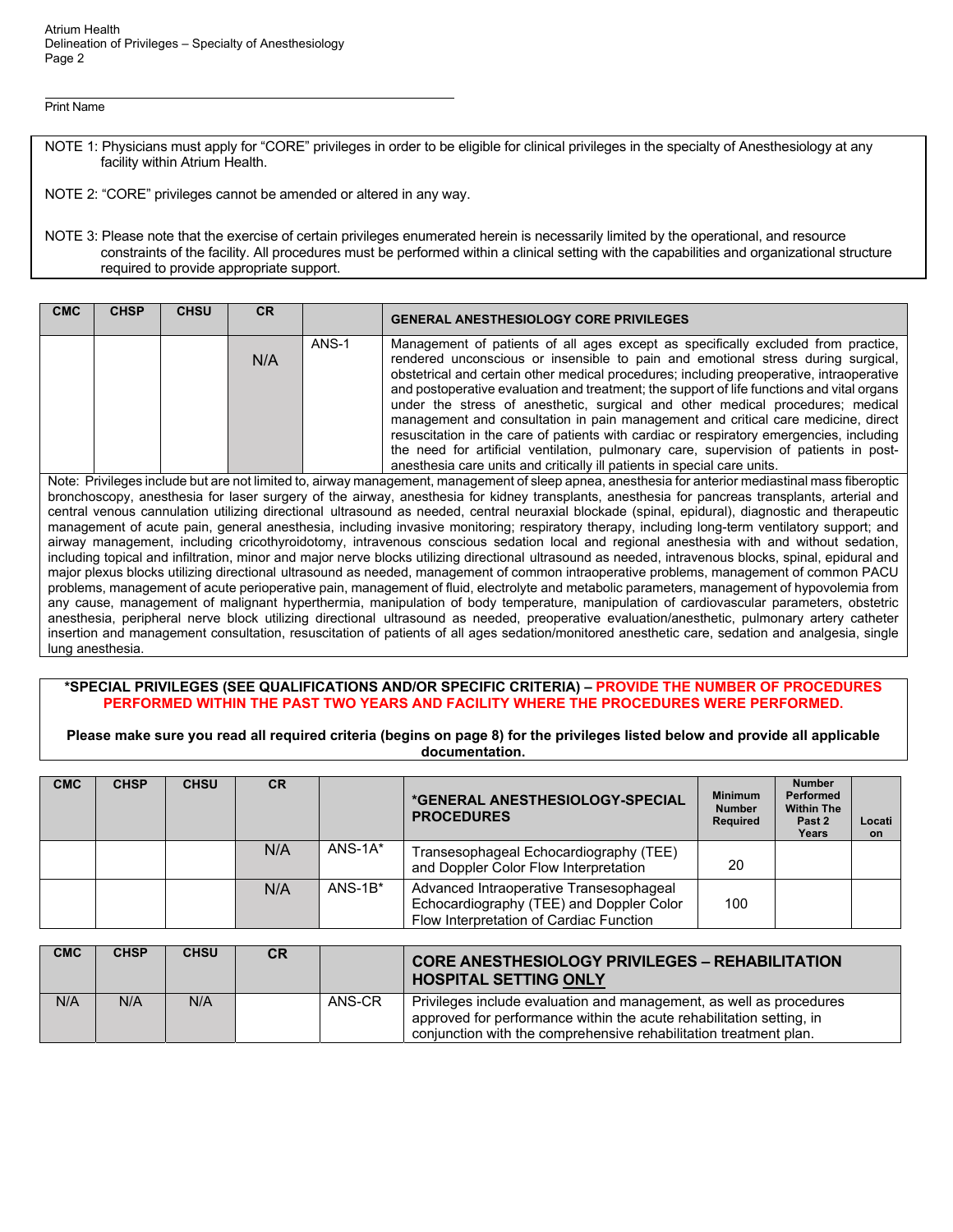Print Name

| <b>CMC</b> | <b>CHSP</b> | <b>CHSU</b> | <b>CR</b> |           | *PEDIATRIC ANESTHESIOLOGY CORE PRIVILEGES                                                                                                                                                                                                                                                                                                                                                                                                                                                                                                                                                                                                                                                                                                                                                                                                                                           |
|------------|-------------|-------------|-----------|-----------|-------------------------------------------------------------------------------------------------------------------------------------------------------------------------------------------------------------------------------------------------------------------------------------------------------------------------------------------------------------------------------------------------------------------------------------------------------------------------------------------------------------------------------------------------------------------------------------------------------------------------------------------------------------------------------------------------------------------------------------------------------------------------------------------------------------------------------------------------------------------------------------|
|            |             |             | N/A       | $ANS-2^*$ | Management of pediatric patients rendered unconscious or insensible to pain and<br>emotional stress utilizing various pediatric sedation, general or regional anesthesia,<br>place and use of invasive monitors (including arterial, central venous and pulmonary<br>artery catheters), during surgical and certain other medical procedures; including pre-<br>, intra- and postoperative evaluation and treatment, support of life functions and vital<br>organs under the stress of anesthetic, surgical and other medical procedures, medical<br>management and consultation in pain management and critical care medicine, direct<br>resuscitation in the care of patients with cardiac or respiratory emergencies, including<br>the need for artificial ventilation, pulmonary care and supervision of pediatric patients<br>in the neonatal ICU with Well Newborn Nurseries. |

Note: The applicant understands the unique physiologic concerns of the preterm and neonatal patient, and is experienced in the intraoperative management of these patients undergoing surgical procedures including the repair of tracheoesophageal fistula, diaphragmatic hernia, meningomyelocoele, gastrocschesis, omphalocoele, and other neonatal emergencies. The applicant is capable of the placement and management of radial, axillary and femoral arterial catheters, and femoral, internal jugular, and subclavian central lines in neonates and infants. Placement and management of caudal and epidural anesthesia in infants and children. The use of neonatal and pediatric fiberoptic bronchoscope in the management of the difficult Pediatric airway. The applicant understands the perioperative concerns in children undergoing scoliosis surgery including management of blood products, monitoring spinal cord integrity, and postoperative ventilatory concerns. The applicant is capable of managing postoperative ventilatory care in Pediatric patients; including the unique concerns of ventilation after repair of TE fistula or diaphragmatic hernia and the use of high frequency ventilation. The applicant is experienced in the management of pain in the postoperative pediatric patient; including the use of epidurals and patient controlled analgesia.

**\*\*** Coverage by an Anesthesiologist with pediatric anesthesiology privileges will be required for children undergoing surgery for congenital diaphragmatic hernia, tracheoesophageal fistula or general surgery in neonates with complex congenital anomalies and/or congenital heart defects.

| <b>CMC</b> | <b>CHSP</b> | <b>CHSU</b> | <b>CR</b> |           | <b>PEDIATRIC ANESTHESIOLOGY-</b><br><b>SPECIAL PRIVILEGE</b>             | <b>Number</b><br>Performed<br><b>Within The</b><br>Past 2 Years | Location |
|------------|-------------|-------------|-----------|-----------|--------------------------------------------------------------------------|-----------------------------------------------------------------|----------|
|            |             |             | N/A       | $ANS-2A*$ | Placement of Long Term Percutaneous<br>Intravenous Catheters (PIC Lines) |                                                                 |          |

| <b>CMC</b> | <b>CHSP</b> | <b>CHSU</b> | <b>CR</b> |          | *PEDIATRIC CARDIAC<br><b>ANESTHESIOLOGY</b>      | <b>Number</b><br>Performed<br><b>Within The</b><br>Past 2 Years | <b>Location</b> |
|------------|-------------|-------------|-----------|----------|--------------------------------------------------|-----------------------------------------------------------------|-----------------|
|            |             |             | N/A       | $ANS-3*$ | <b>Basic Pediatric Cardiac</b><br>Anesthesiology |                                                                 |                 |

Note: Pediatric Cardiac Anesthesiology will be required for the management of any case in a patient under the age of twelve (12) years in which cardiopulmonary bypass is used or could potentially be used in an emergency situation. Pediatric Cardiac Anesthesiologists will be required in neonates undergoing palliative repairs of congenital cardiac disease, including PA banding, BT shunts and repair of coarctation of aorta in neonates. Privileges include, but are not limited to, the placement and management of radial, axillary and femoral arterial catheters and femoral, internal jugular and subclavian central lines in neonates and infants, hemodynamic management of patients with Congenital Heart Disease including the use of vasoactive drugs to manipulate the systemic and pulmonary circulation and inotropic support of the heart, management of cardiopulmonary bypass for the neonate and infants, the use of deep hypothermia and circulatory arrest, anticoagulation for cardiopulmonary bypass and the management of reversal of anticoagulation and coagulation disorders associate with cardiopulmonary bypass in neonates and infants.

\*\*Pediatric Cardiac Anesthesiology coverage will be available twenty-four (24) hours per day, seven (7) days per week.

| --  |           | *PEDIATRIC CARDIAC<br><b>ANESTHESIOLOGY</b>                                                                                       | <b>Minimum</b><br><b>Number</b><br><b>Required</b> | <b>Number</b><br>Performed<br><b>Within The</b><br>Past 2 Years | Location |
|-----|-----------|-----------------------------------------------------------------------------------------------------------------------------------|----------------------------------------------------|-----------------------------------------------------------------|----------|
| N/A | $ANS-3A*$ | Basic intraoperative<br>Transesophageal<br>Echocardiography (TEE) and<br>Doppler Color Flow Interpretation of<br>Cardiac Function | 20                                                 |                                                                 |          |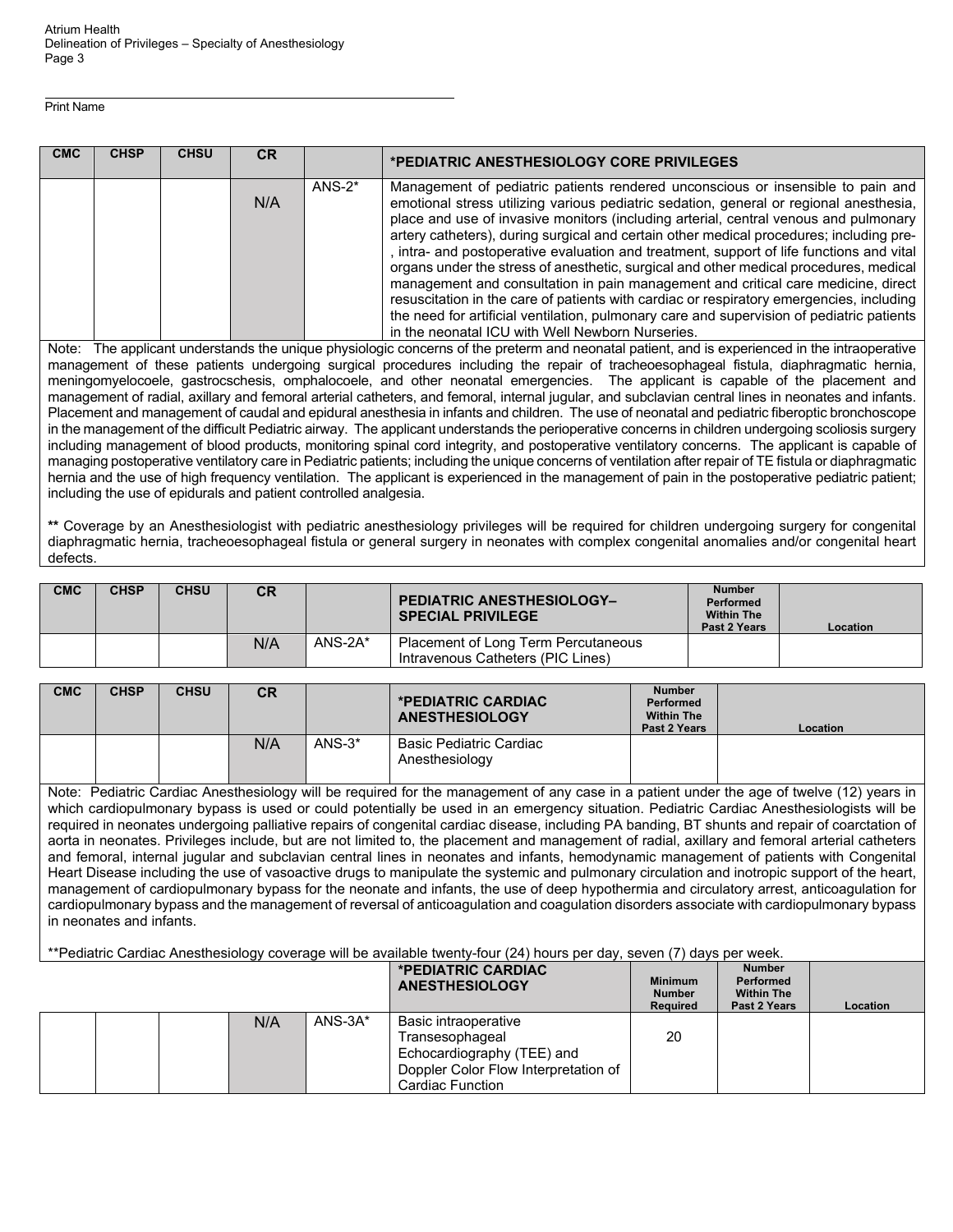To be eligible for core privileges in Pain Medicine, the applicant must meet the following qualifications:

- 1. Privileges granted prior to 06/09/09**; OR**
- 2. Have successfully obtained American Board of Medical Specialties Board Certification in Pain Medicine prior to 1998; **OR**
- 1. Have met the training requirements which renders the physician eligible for certification by the American Board of Anesthesiology or the American Osteopathic Association; **AND**
- 2. Provide documentation of successful completion of a one (1) year ACGME or AOA accredited Pain Medicine/Pain Management Fellowship; **AND**
- 3. Have met the training requirements, within the past five (5) years, which renders the physician eligible for subspecialty certification in Pain Medicine by the American Board of Anesthesiology or eligible for a Certification of Added Qualification (CAQ) in Pain Management by the American Osteopathic Association.

| <b>CMC</b> | <b>CHSP</b> | <b>CHSU</b> | <b>CR</b> |                        | *PAIN MEDICINE CORE PRIVILEGES                                                                                                                                                                                                                                                                                                                                                                                                                                                                                                                                                                                                                                                                                                                                                                                                                                                                                                                                                                                                                                                                                                                                                                                                                                                                                                                                                                                                                                                                                                                                                                                                                                                                                                                                                                                                                                                                                                                                                                                              |  |               |                                                                                 |  |  |  |
|------------|-------------|-------------|-----------|------------------------|-----------------------------------------------------------------------------------------------------------------------------------------------------------------------------------------------------------------------------------------------------------------------------------------------------------------------------------------------------------------------------------------------------------------------------------------------------------------------------------------------------------------------------------------------------------------------------------------------------------------------------------------------------------------------------------------------------------------------------------------------------------------------------------------------------------------------------------------------------------------------------------------------------------------------------------------------------------------------------------------------------------------------------------------------------------------------------------------------------------------------------------------------------------------------------------------------------------------------------------------------------------------------------------------------------------------------------------------------------------------------------------------------------------------------------------------------------------------------------------------------------------------------------------------------------------------------------------------------------------------------------------------------------------------------------------------------------------------------------------------------------------------------------------------------------------------------------------------------------------------------------------------------------------------------------------------------------------------------------------------------------------------------------|--|---------------|---------------------------------------------------------------------------------|--|--|--|
|            |             |             | N/A       | $ANS-4*$               | Comprehensive management of acute, chronic and/or cancer pain utilizing a broad range of<br>nerve block procedures to include the performance of nerve blocks with local anesthetics and<br>the use of epidural or intrathecal narcotics, steroids or other agents for pain relief. These<br>privileges include: Brachial Plexus Block, Carpal Tunnel Injection, Celiac Plexus Block,<br>Coccygeal Nerve Block, Costochondral Joint Injection, Differential Subarachnoid Block,<br>Epidural Steroid Injection, Epidural Steroid Injection (Caudal), Facet Joint Injection, Greater<br>Occipital Nerve Block, Ilioinguinal/Iliohypogastric Nerve Block, Infraclavicular Catheter<br>Placement, Regional Injection, Joint Injection, Lateral Femoral Cutaneous Nerve Block, Nerve<br>Root Block (Spinal Somatic block, Paravetebral Spinal Somatic Block), **Intra-Discal<br>procedures, Paravetebral Sympathetic block, Pyriformis Injection, Posterior Tibial Nerve<br>Block, Pump Refill, Peripheral Nerve Block, Sacroiliac Joint Injection, Saphenous Nerve Block,<br>Scar Neuroma Injection, Sphenopalatine Ganglion Block, Stellate Ganglion Block, Superficial<br>Peroneal Nerve Block, Superior Hypogactric Plexus Block, Suprascapular Nerve Block, Sural<br>Nerve Block, Trigger Point Injection, Bursa Injection, Ulnar Nerve Block and Radiofrequency<br>lesioning. The management of problems in pain relief and spasticity to include the use of nerve<br>blocks with lytic agents such as phenol or alcohol, or neuro augmentation with spinal cord or<br>peripheral nerve stimulation. The applicant understands the indications and complications of<br>implantable epidural infusion pump systems and spinal cord stimulators and is facile in the<br>placement and management of these devices.<br>** Intradiscal procedures for the purposes of this document are defined as:<br>Needle-based Percutaneous with no open incision<br>Does not utilize retained material<br>or thermal disc decompression) |  |               | May be diagnostic (ex. Discography) or therapeutic (ex. Percutaneous mechanical |  |  |  |
|            |             |             |           | <b>PAIN MEDICINE -</b> |                                                                                                                                                                                                                                                                                                                                                                                                                                                                                                                                                                                                                                                                                                                                                                                                                                                                                                                                                                                                                                                                                                                                                                                                                                                                                                                                                                                                                                                                                                                                                                                                                                                                                                                                                                                                                                                                                                                                                                                                                             |  | <b>Number</b> |                                                                                 |  |  |  |

|     |           | <b>SPECIAL PRIVILEGE</b>                      |    | Performed<br><b>Within The</b><br>Past 2 Years | Location |
|-----|-----------|-----------------------------------------------|----|------------------------------------------------|----------|
| N/A | $ANS-4A*$ | Percutaneous Vertebroplasty                   | 10 |                                                |          |
|     | ANS-4B*   | Indirect decompression for<br>spinal stenosis |    |                                                |          |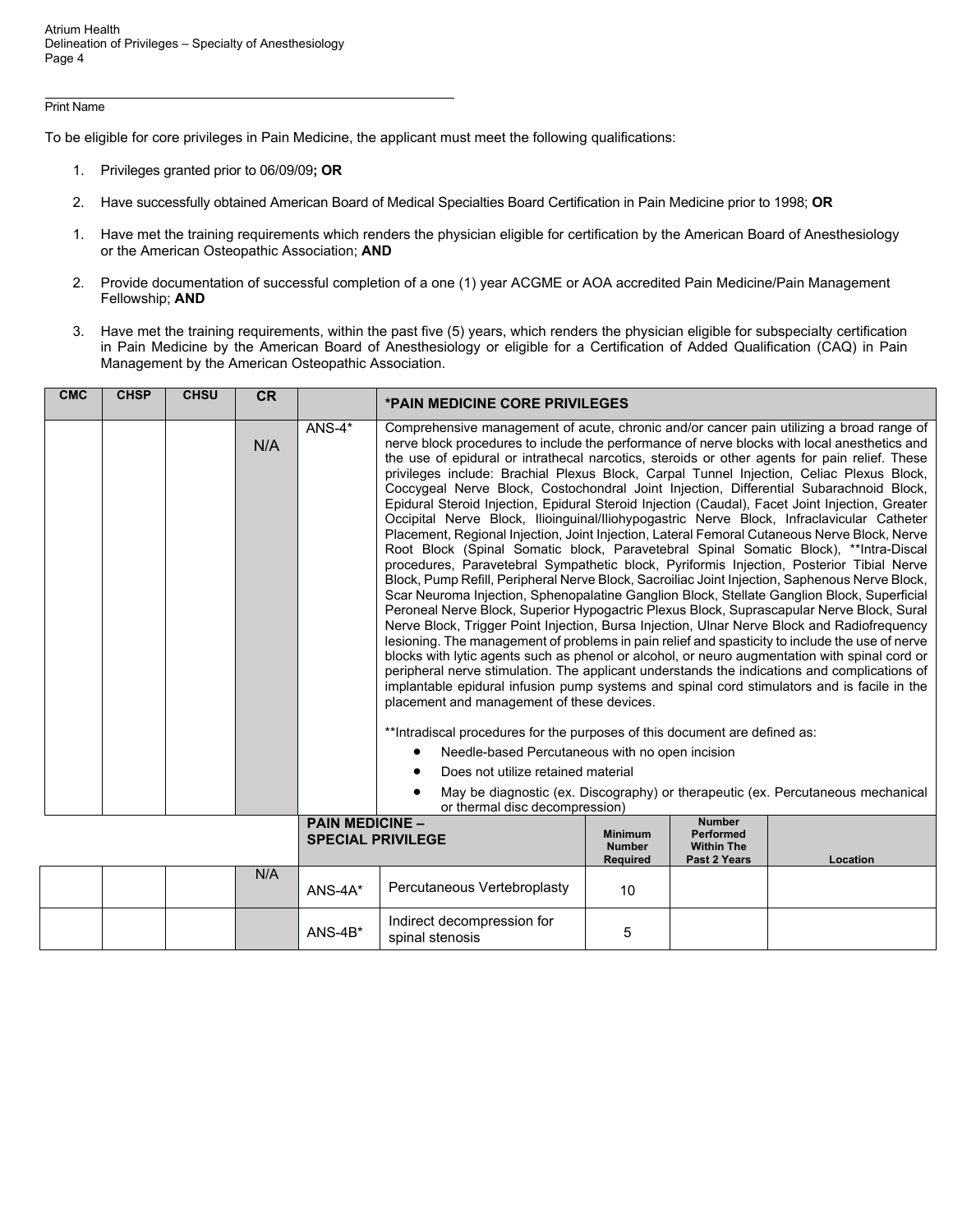| <b>CMC</b> | <b>CHSP</b> | <b>CHSU</b> | CR  |           | *CARDIAC ANESTHESIOLOGY            | <b>Minimum</b><br><b>Number</b><br>Required | <b>Number</b><br>Performed<br><b>Within The</b><br>Past 36<br><b>Months</b> | <b>Location</b> |
|------------|-------------|-------------|-----|-----------|------------------------------------|---------------------------------------------|-----------------------------------------------------------------------------|-----------------|
|            |             |             | N/A | $ANS-5^*$ | Basic Adult Cardiac Anesthesiology |                                             |                                                                             |                 |

Note: Management of any case in which cardiopulmonary bypass is used or could potentially be used in an emergency situation. Privileges include, but are not limited to, the placement and management of arterial catheters, central lines, pulmonary catheters, hemodynamic management including the use of vasoactive drugs to support the circulation, management of the use of deep hypothermia and circulatory arrest, intraortic balloon pump, patients undergoing Off Pump Coronary Artery Surgery, anticoagulation for cardiopulmonary bypass and the management of reversal of anticoagulation and the management of coagulation disorders associate with cardiopulmonary bypass.

- Anesthesia for Thoracic Surgery. The applicant is capable of placing and managing a double lumen endotracheal tube and/or endobronchial blocker including the use of Fiberoptic Bronchoscopy in positioning. The applicant is experienced in the placement and management of thoracic epidural catheters for post operative pain management.
- Anesthesia for Major Vascular Surgery. The applicant understand the physiologic concerns of carotid and aortic surgery and is able to manage cerebral perfusion during carotid surgery and the effects of aortic clamping and unclamping in aortic surgery.
- Anesthesia for Cardiac Transplantation. The applicant understands the physiologic concerns of patients undergoing cardiac transplantation and is experienced in the care of patients for cardiac transplantation.
- Management of patients undergoing placement of left and right ventricular support devices including Heartmate Left Ventricular support Systems.

#### **\*\*Cardiac Anesthesiology coverage will be available twenty-four (24) hours per day, seven (7) days per week.**

| <b>CMC</b> | <b>CHSP</b> | <b>CHSU</b> | <b>CR</b> |           | *CARDIAC ANESTHESIOLOGY-SPECIAL<br><b>PROCEDURES</b>                                                                                     | <b>Minimum</b><br><b>Number</b><br><b>Required</b> | <b>Number</b><br><b>Performed</b><br><b>Within The</b><br>Past 2 Years | Location |
|------------|-------------|-------------|-----------|-----------|------------------------------------------------------------------------------------------------------------------------------------------|----------------------------------------------------|------------------------------------------------------------------------|----------|
|            |             |             | N/A       | $ANS-5A*$ | Transesophageal Echocardiography (TEE)<br>and Doppler Color Flow Interpretation                                                          | 20                                                 |                                                                        |          |
|            |             |             | N/A       | $ANS-5B*$ | Advanced Intraoperative Transesophageal<br>Echocardiography (TEE) and Doppler<br>Color Flow Interpretation of Cardiac<br><b>Function</b> | 100                                                |                                                                        |          |
|            |             |             | N/A       | $ANS-5C*$ | Anesthesia for Port-Access Cardiac<br>Surgery                                                                                            | 3                                                  |                                                                        |          |

| <b>CMC</b> | <b>CHSP</b> | <b>CHSU</b> | CR  |          | <b>*TRANSPLANT ANESTHESIOLOGY</b> | <b>Minimum</b><br><b>Number</b><br><b>Required</b> | <b>Number</b><br><b>Performed</b><br><b>Within The</b><br>Past 2 Years | Location |
|------------|-------------|-------------|-----|----------|-----------------------------------|----------------------------------------------------|------------------------------------------------------------------------|----------|
|            |             |             | N/A | $ANS-6*$ | Transplant Anesthesiology         |                                                    |                                                                        |          |

Note: Anesthesiologists specialty trained in Transplant Anesthesiology will be required for the management of patients undergoing liver transplantation.

• The applicant understands the pathophysiology of liver disease and is experienced in the intraoperative management of patients undergoing liver transplantation, including management of venoveno bypass, the anhepatic phase and hepatic reperfusion.

- The applicant is facile in the placement and management of lines required for hepatic transplantation including arterial, central venous, and pulmonary artery catheters and the cannulae used for venoveno bypass.
- Understanding of the coagulation disorders associated with hepatic transplantation and the pharmacologic agents and blood products available for support. Understanding of the coagulation studies used to monitor coagulation status including the thromboelastogram.

\*\*Transplant Anesthesiology coverage will be available twenty-four (24) hours per day, seven (7) days per week.

| <b>CMC</b> | <b>CHSP</b> | <b>CHSU</b> | <b>CR</b> |          | *SPECIAL PRIVILEGE                                      | <b>Minimum</b><br><b>Number</b><br><b>Required</b> | <b>Number</b><br>Performed<br><b>Within The</b><br>Past 36<br><b>Months</b> | Location |
|------------|-------------|-------------|-----------|----------|---------------------------------------------------------|----------------------------------------------------|-----------------------------------------------------------------------------|----------|
|            |             |             | N/A       | $ANS-7*$ | Neuroanesthesia/<br>Neuroelectrophysiolgical Monitoring | 100                                                |                                                                             |          |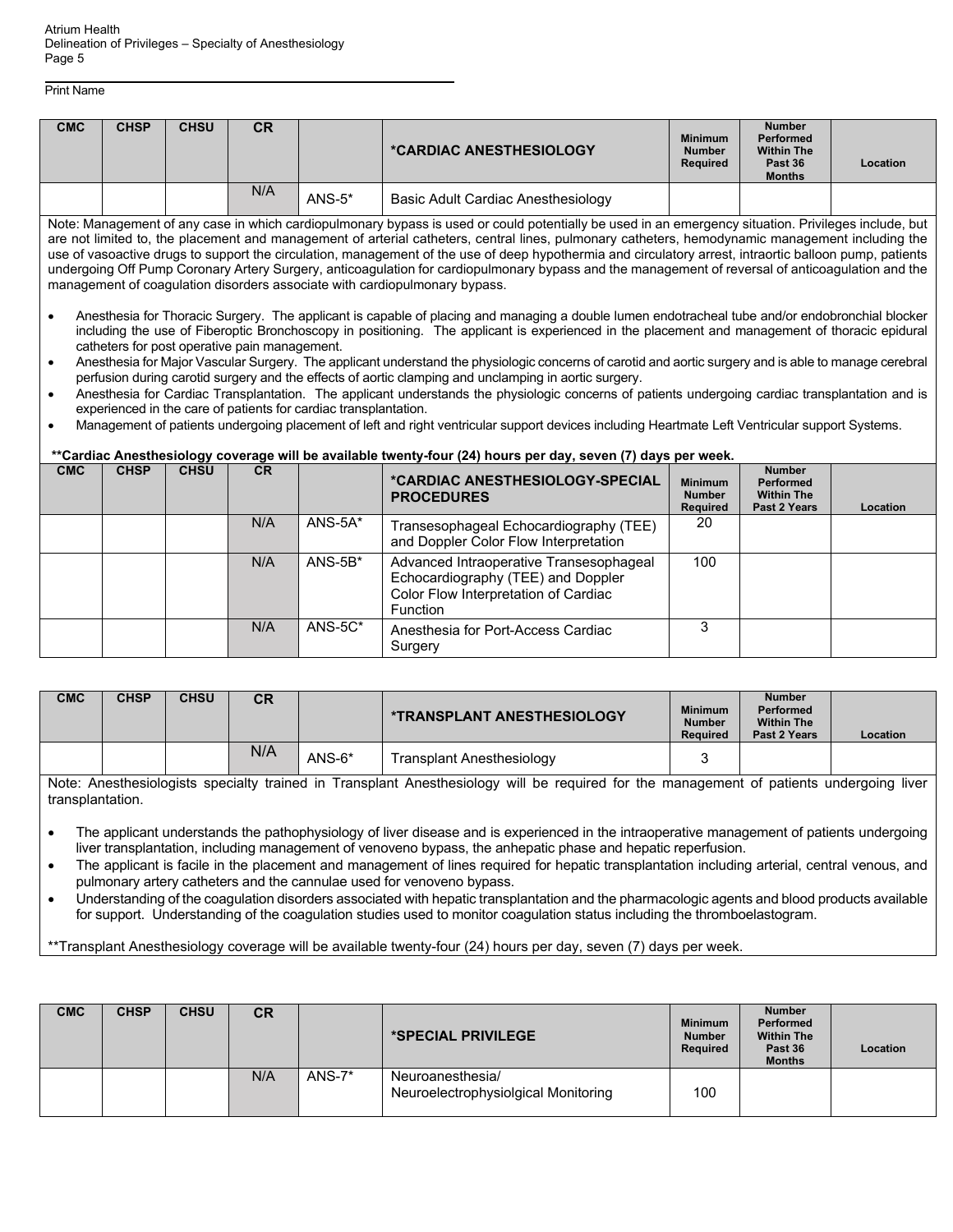| <b>CMC</b>                                                                                                                                                                                                                                                                                                                                                        | <b>CHSP</b> | <b>CHSU</b> | CR. |          |                     | <b>Number</b><br><b>Performed Within</b><br>The Past 2 Years | <b>Location</b> |
|-------------------------------------------------------------------------------------------------------------------------------------------------------------------------------------------------------------------------------------------------------------------------------------------------------------------------------------------------------------------|-------------|-------------|-----|----------|---------------------|--------------------------------------------------------------|-----------------|
|                                                                                                                                                                                                                                                                                                                                                                   |             | N/A         | N/A | ANS-13 * | Medical Acupuncture |                                                              |                 |
| *Applicant must provide documentation from their training program of at least 200 hours of AMA Category I training in Medical<br>Acupuncture, deemed satisfactory by the Anesthesiology Chief. In addition, the applicant may be required to demonstrate to the<br>Anesthesiology Chief knowledge of the risks, benefits, and contraindications of the procedure. |             |             |     |          |                     |                                                              |                 |
| Physicians practicing Medical Acupuncture are expected to establish diagnoses within the traditional framework of Western medical<br>thought, through an appropriate work-up of the patient's condition. It is noted that Acupuncture shall be used in concert with traditional                                                                                   |             |             |     |          |                     |                                                              |                 |

Western medical thought and will not be used as the first alternative unless medical necessity indicates that it is the preferred procedure. The patients' treatment options should also be documented and the rationale for using Medical Acupuncture in each particular situation.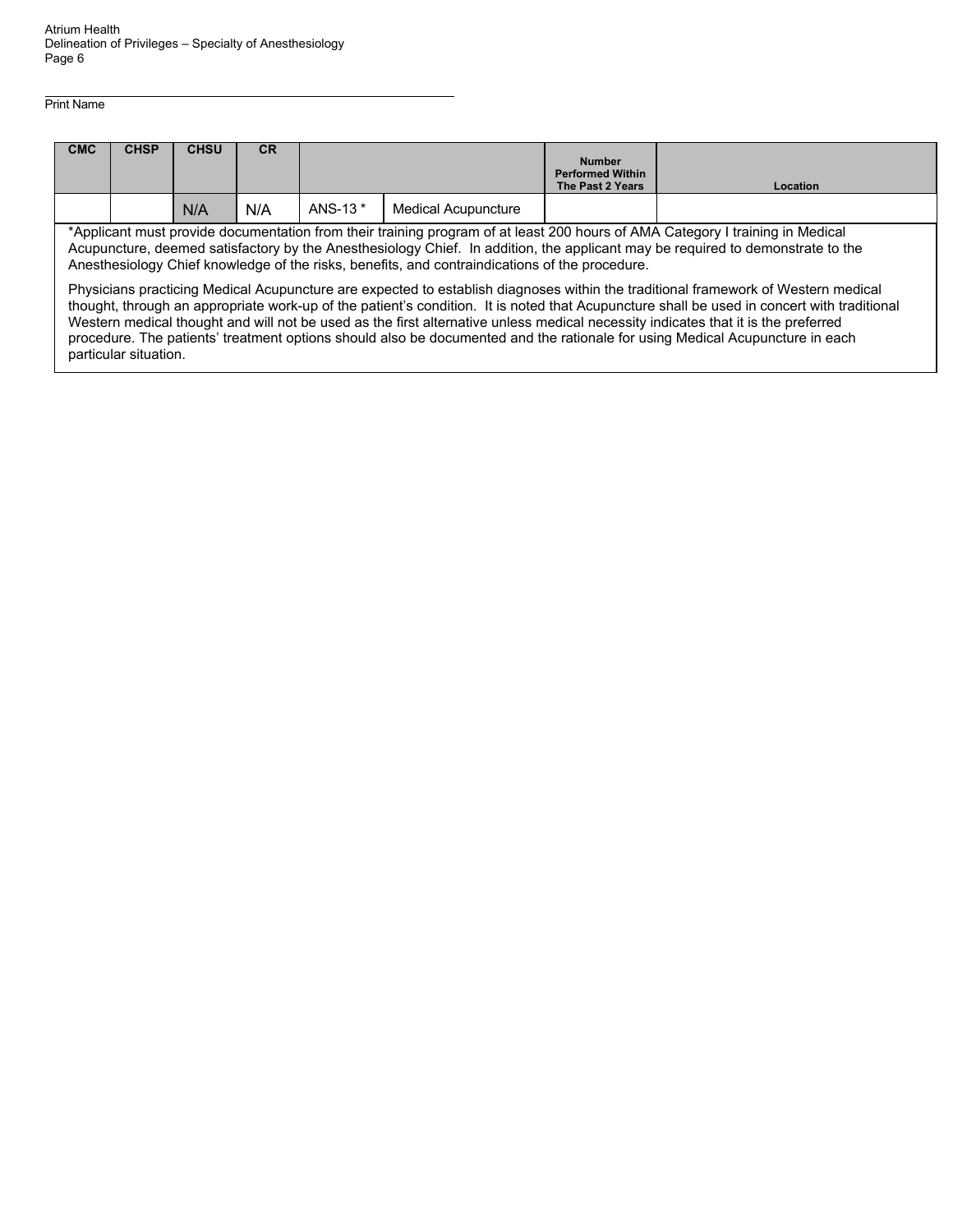## **PRIVILEGES REQUESTED BY:**

I have requested only those privileges for which by education, training, current experience, and demonstrated performance I am qualified to perform, and that I wish to exercise at Atrium Health, and;

I understand that:

- (a) In exercising any clinical privileges granted, I am constrained by hospital and medical staff policies and rules applicable generally and any applicable to the particular situation.
- (b) Any restriction on the clinical privileges granted to me is waived in an emergency situation and in such a situation my actions are governed by the applicable section of the medical staff bylaws or related documents.

 $\_$  , and the set of the set of the set of the set of the set of the set of the set of the set of the set of the set of the set of the set of the set of the set of the set of the set of the set of the set of the set of th

 $\_$  , and the set of the set of the set of the set of the set of the set of the set of the set of the set of the set of the set of the set of the set of the set of the set of the set of the set of the set of the set of th

Signature Date Date of the Date of the Date of the Date of the Date of the Date of the Date of the Date of the

Print Name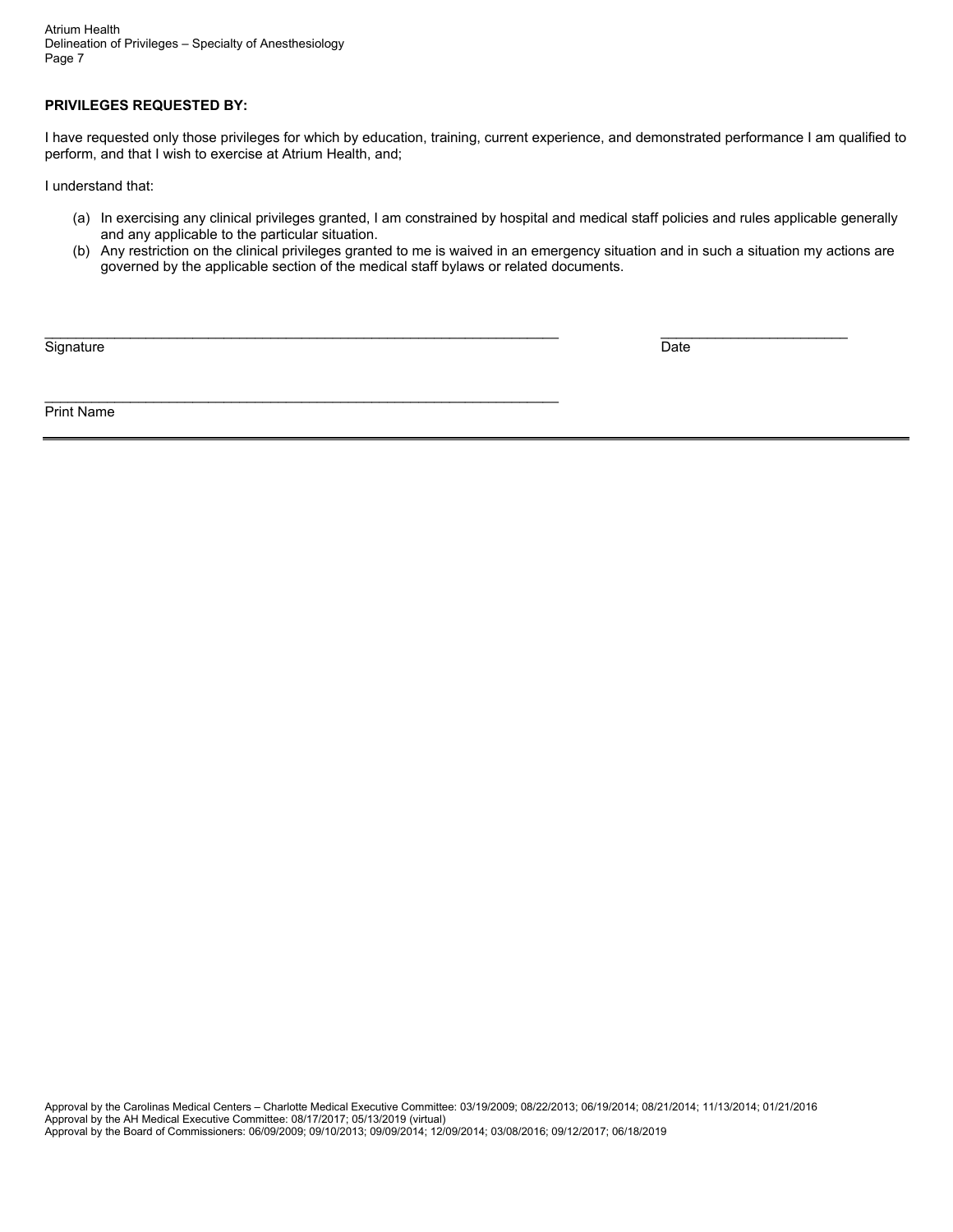# **ANS-1A – TRANSESOPHAGEL ECHOCARDIOGRAPHY (TEE) AND DOPPLER COLOR FLOW INTERPRETATION PRIVILEGES**

Basic Intraoperative Transeophageal Echocardiography (TEE) and Doppler Color Flow Interpretation of Cardiac Function. Placement of the TEE probe and ability to obtain the views required for a standard exam. At this level the Cardiac Anesthesiologist will be capable of using TEE as a monitoring tool and be able to make general assessments of ventricular function. An individual credentialed at this level would call in consultative support for more detailed assessment of cardiac structure such as assessment of valvular regurgitation, quantification of cardiac function, or diagnostic decisions affecting surgical therapy.

Credentialing at the Basic level will require:

- 1. Apply for and meet the necessary criteria to be granted privileges for General Anesthesiology Core Privileges (ANS-1); **AND**
- 2. Provide documentation of at least twenty (20) Transesophagel Echocardiography (TEE) and Doppler Color Flow Interpretation exams within the past twenty-four (24) months.

#### **CRITERIA FOR MAINTENANCE OF PRIVILEGES:**

The physician must provide documentation of ten (10) cases over a twenty-four (24) month period to be eligible to reapply for TEE privileges. This will be reviewed at the time of the physician's reappointment. Physicians who would like to continue to hold TEE privileges but are unable to document the minimal number will be requested to voluntarily withdraw their request for the privilege and submit a Request to Be Proctored Form.

## **ANS-1B – ADVANCED INTRAOPERATIVE TRANSESOPHAGEAL ECHOCARDIOGRAPHY (TEE) AND DOPPLER COLOR FLOW INTERPRETATION OF CARDIAC FUNCTION**

Individuals credentialed at this level will have skills and experience that will enable them to fully utilize the full diagnostic potential of TEE. They will be capable of utilizing the full range of TEE functions and tools including assessment of valvular integrity, flow velocity data, and quantification of cardiac function.

Applicants must:

- 1. Apply for and meet the necessary criteria to be granted privileges for General Anesthesiology Core Privileges (ANS-1); **AND**
- 2. Have at least three months of TEE training as part of a Cardiac Anesthesia Fellowship Program; **OR**
- 3. Performance of at least one hundred (100) TEE exams; **AND**
- 4. Passage of the qualifying exam by the American Society of Echocardiography.

Individuals credentialed at this level will have skills and experience that will enable them to fully utilize the full diagnostic potential of TEE. They will be capable of utilizing the full range of TEE functions and tools including assessment of valvular integrity, flow velocity data, and quantification of cardiac function.

## **CRITERIA FOR MAINTENANCE OF PRIVILEGES:**

The physician must provide documentation of ten (10) cases over a twenty-four (24) month period to be eligible to reapply for Advanced TEE privileges. This will be reviewed at the time of the physician's reappointment. Physicians who would like to continue to hold Advanced TEE privileges but are unable to document the minimal number will be requested to voluntarily withdraw their request for the privilege and submit a Request to Be Proctored Form.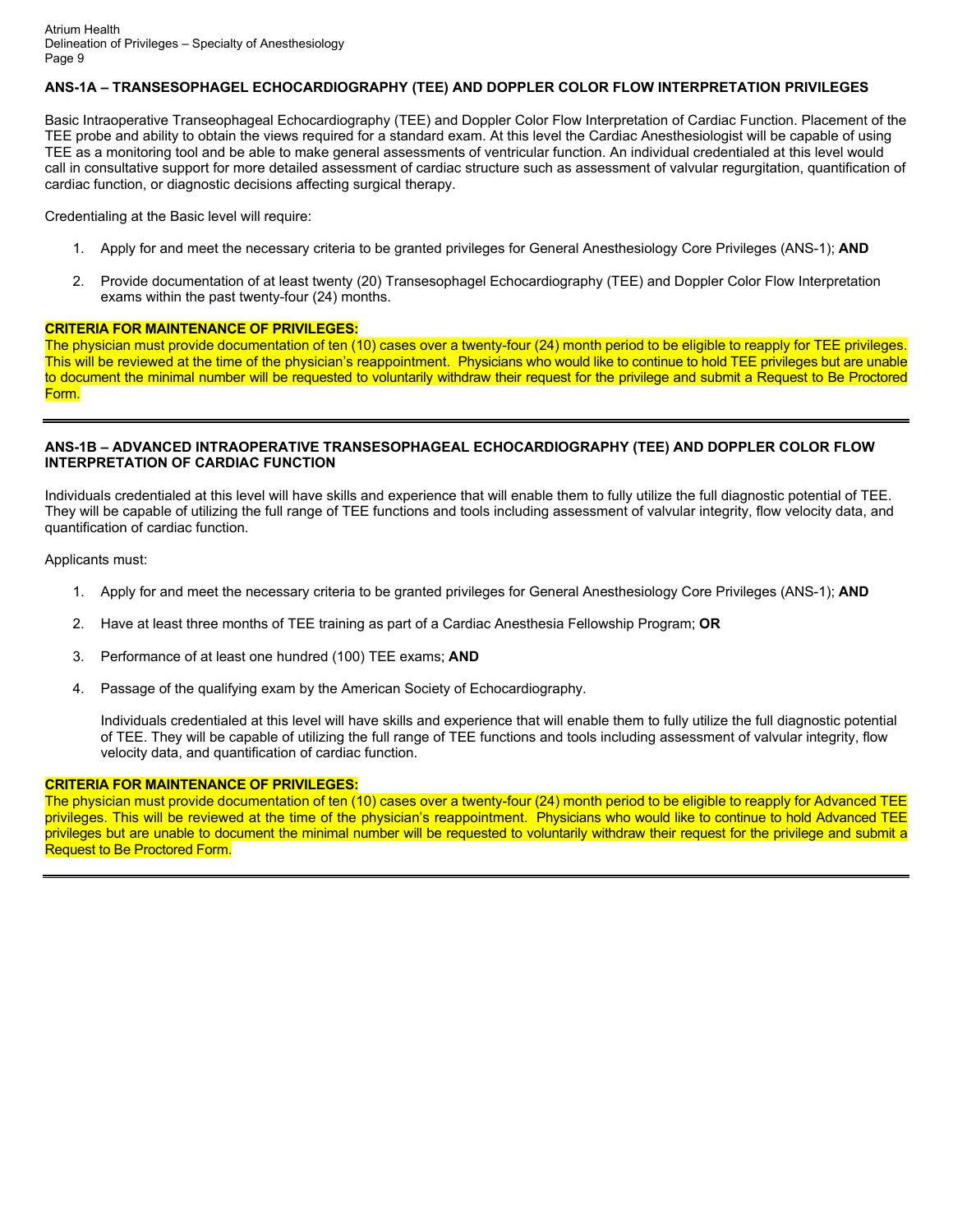# **ANS-2 – PEDIATRIC ANESTHESIOLOGY CORE PRIVILEGES**

To be eligible for core privileges in Pediatric Anesthesiology, the applicant must meet the following qualifications:

- 1. Privileges granted prior to 06/09/09; **OR**
- 1. Have met the training requirements which renders the physician eligible for certification in Anesthesiology by the American Board of Anesthesiology or the American Osteopathic Association; **AND**
- 2. Provide documentation of successful completion of an ACGME or AOA accredited Pediatric Residency Program;

**OR** 

- 1. Have met the training requirements which renders the physician eligible for certification in Anesthesiology by the American Board of Anesthesiology or the American Osteopathic Association; **AND**
- 2. Provide documentation of successful completion of an ACGME or AOA accredited fellowship training program in Pediatric Anesthesiology, Cardiac Anesthesiology, Neuroanesthesia or Critical Care Medicine in which at least two (2) months have been dedicated to the care of the pediatric patient

# **ANS-2A – (PEDIATRICS) PLACEMENT OF LONG TERM PERCUTANEOUS INTRAVENOUS CATHETERS (PIC LINES)**

The applicant can place PIC lines for long term intravenous access in children.

The applicant must:

- 1. Privileges granted prior to 06/09/09; **OR**
- 1. Apply for and meet the necessary criteria to be granted privileges for Pediatric Anesthesiology Core Privileges (ANS-2)

## **ANS-3 – BASIC PEDIATRIC CARDIAC ANESTHESIOLOGY**

The applicant must understand the pathophysiology of congenital heart disease and is experienced in the intraoperative management of patients undergoing surgery for these diseases.

In order to meet requirements for privileges in Pediatric Cardiac Anesthesiology, the applicant must meet all items listed under Pediatric Cardiac Anesthesiology Privileges and have completed the following:

- 1. To be eligible for privileges in Basic Pediatric Cardiac Anesthesiology Privileges, the applicant must apply for and meet the qualifications of Basic Intraoperative Transeophageal Echocardiography (TEE) and Doppler Color Flow Interpretation of Cardiac Function (ANS-3A); **AND**
- 2. Privileges granted prior to 06/09/09; **OR**
- 2. Apply for and meet the necessary criteria to be granted privileges for Pediatric Anesthesiology Core Privileges (ANS-2); **AND**
- 3. Have completed an ACGME or AOA accredited Pediatric residency; training must have included at least two months of primary management of patients with Congenital Heart Disease, **OR**
- 3. Apply for and meet the necessary criteria to be granted privileges for Pediatric Anesthesiology Core Privileges (ANS-2); **AND**
- 4. Provide documentation of successful completion of an ACGME or AOA accredited fellowship training program in Pediatric Anesthesiology, Cardiac Anesthesiology, Critical Care, or Vascular and Thoracic Anesthesiology in which at least two (2) months have been dedicated to care of the patient with Congenital Heart Disease.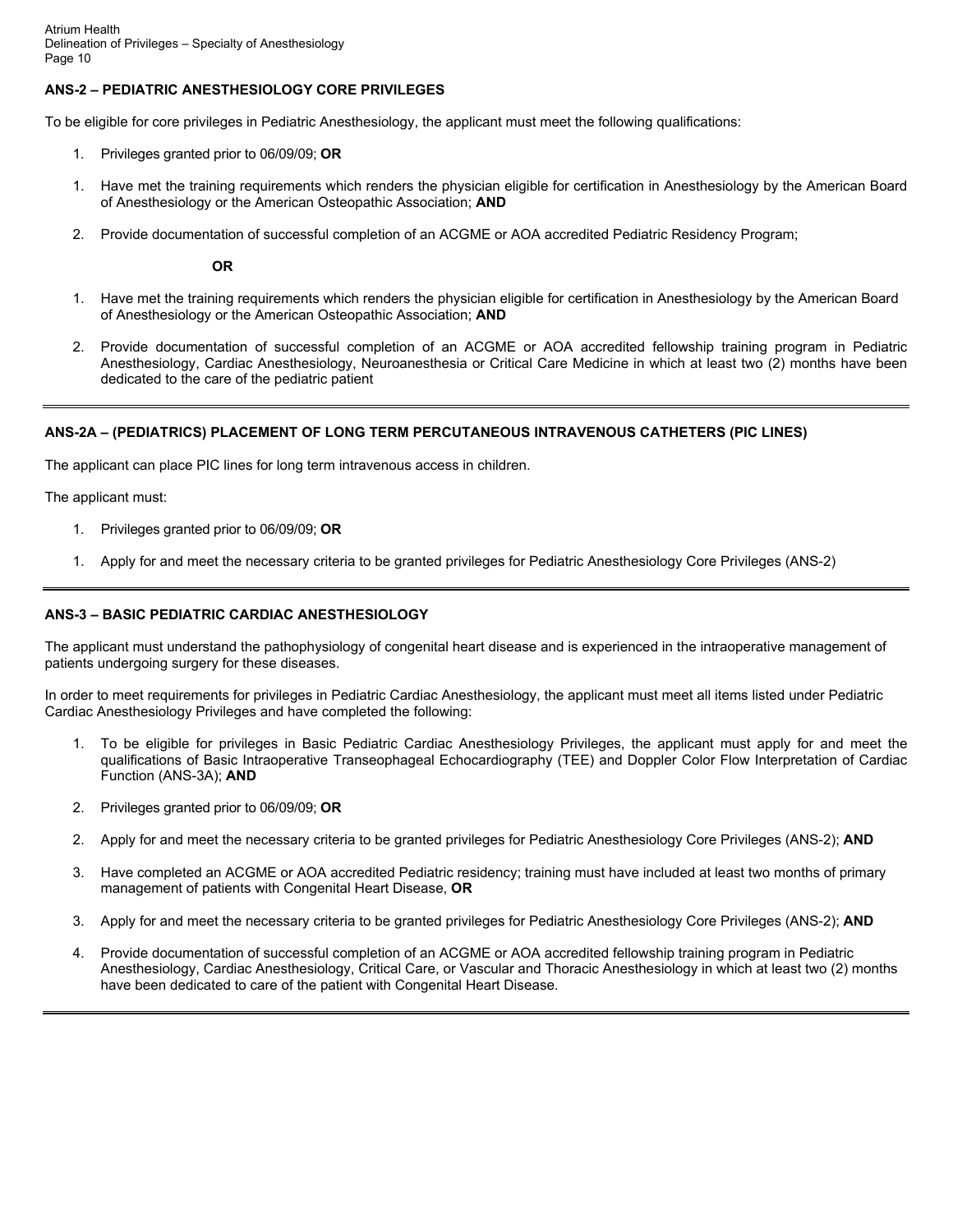## **ANS-3A – BASIC INTRAOPERATIVE TRANSESOPHAGEAL ECHOCARDIOGRAPHY (TEE) AND DOPPLER COLOR FLOW INTERPRETATION OF CARDIAC FUNCTION**

Basic Intraoperative Transesophageal Echocardiography (TEE) and Doppler Color Flow Interpretation of Cardiac Function. Placement of the TEE probe and ability to obtain the views required for a standard exam. At this level the Cardiac Anesthesiologist will be capable of using TEE as a monitoring tool and be able to make general assessments of ventricular function. An individual credentialed at this level would call in consultative support for more detailed assessment of cardiac structure such as assessment of valvular regurgitation, quantification of cardiac function, or diagnostic decisions affecting surgical therapy.

The applicant is capable of managing postoperative ventilatory care in patients after Congenital heart Surgery; including the unique concerns of ventilation after cavopulmonary shunt, Fontan, BT shunt, and the use of permissive hypercapnia and nitric oxide.

Applicants must provide documentation as follows:

- 1. Privileges granted prior to 06/09/09; **OR**
- 1. Apply for and meet the necessary criteria to be granted privileges for Pediatric Cardiac Anesthesiology (ANS-3); **AND**
- 2. Provide documentation of at least twenty (20) Basic Intraoperative Transesophagel Echocardiography (TEE) and Doppler Color Flow Interpretation exams within the past twenty-four (24) months.

# **ANS-4A – PERCUTANEOUS VERTEBROPLASTY**

SHORT DEFINITION: Percutaneous injection of a bone cement such as PMMA (Polymethylmethacrylate) into the affected vertebral body. Primary indications include painful osteoporotic compression fractures refractory to medical therapy, and osteolytic vertebral body lesions such as metastatic cancer. Fluorocopic or CT guidance of a transpedicular or direct corporal puncture approach is essential for patient safety, along with active fluoroscopic monitoring during the cement injection. Percutaneous techniques which involve restoration of vertebral body height (Kyphoplasty) are not part of this privilege.

In order to meet requirements for privileges to perform Percutaneous Vertebroplasty, the applicant must:

- 1. Privileges granted prior to 06/09/09; **OR**
- 1. Certification by the American Board of Anesthesiology or the American Osteopathic Association; **AND**
- 2. Subspecialty certification in Pain Medicine by the American Board of Anesthesiology or a Certification of Added Qualification (CAQ) in Pain Management by the American Osteopathic Association; **AND**
- 3. Apply for and meet the necessary criteria to be granted privileges for Pain Medicine Core Privileges (ANS-4); **AND**
- 4. Provide documentation from the Director of the applicant's training program that he/she has successfully performed ten (10) Vertebroplasty procedures and is competent in its performance; **OR**
- 1. Board certification by the American Board of Anesthesiology or the American Osteopathic Association; **AND**
- 2. Subspecialty certification in Pain Medicine by the American Board of Anesthesiology or a Certification of Added Qualification (CAQ) in Pain Management by the American Osteopathic Association; **AND**
- 3. Apply for and meet the necessary criteria to be granted privileges for Pain Medicine Core Privileges (ANS-4); **AND**
- 4. If training for Vertebroplasty was not included in Residency or Fellowship training, applicant must have successfully completed an Accreditation Council for Continuing Medical Education (ACCME) Course in Vertebroplasty; **AND**
- 5. Provide documentation of completion of ten (10) Vertebroplasty procedures with acceptable outcomes; **OR**
- 1. Board certification by the American Board of Anesthesiology or the American Osteopathic Association; **AND**
- 2. Subspecialty of certification in Pain Medicine by the American Board of Anesthesiology or a Certification of Added Qualification (CAQ) in Pain Management by the American Osteopathic Association; **AND**
- 3. Apply for and meet the necessary criteria to be granted privileges for Pain Medicine Core Privileges (ANS-4); **AND**
- 4. If training for Vertebroplasty was not included in Residency or Fellowship training, applicant must have successfully completed an Accreditation Council for Continuing Medical Education (ACCME) Course in Vertebroplasty; **AND**
- 5. Provide documentation of successful completion of (10) Vertebroplasty procedures with acceptable outcomes proctored by a physician who is currently credentialed to perform this procedure at Carolinas Medical Center.

**MAINTENANCE CRITERIA: All of Vertebroplasty procedures will be entered into the routine Departmental Quality Assurance process. After initial privileges are granted, the Quality Assurance Committee will specifically review the first twenty (20) Vertebroplasties. Procedure specific Continuing Medical Education is encourage, but not required.**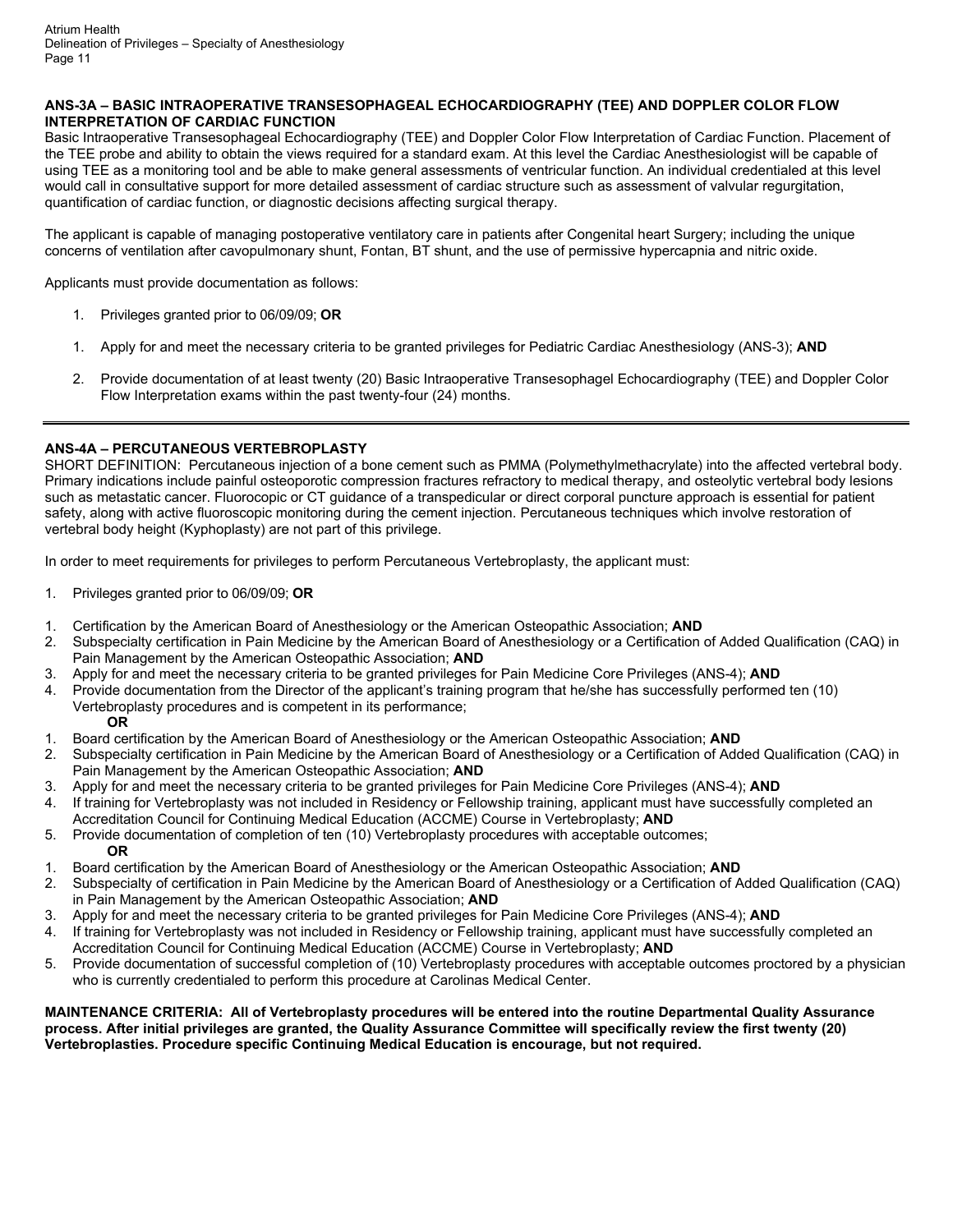## **ANS-4B – INDIRECT DECOMPRESSION FOR SPINAL STENOSIS**

Indirect decompression is used to treat patients suffering from neurogenic intermittent claudication secondary to diagnosis of lumbar spinal stenosis for levels L1-L5. The implanted between 2 contiguous spinous processes via a minimally invasive midline approach through a 1-2 cm incision. No removal of tissue is required for implant. Implantation on up to 2 adjacent levels. The stand-alone spacer device acts as an extension blocker to minimize the extent of compression of neural elements particularly the lateral recess and foramina.

## **Initial Criteria:**

- 1. Documentation of successful completion of a formal course by Vertiflex; **AND**
- 2. Verification by the approved Proctoring Physician that the Applicant was successfully proctored for a minimum of five (5) patient cases; **OR**
- 2. Documentation of proficiently performing five (5) cases within the past two (2) years.

#### **Maintenance Criteria for Continued Special Privileges:**

The Physician must submit a minimum of two (2) cases over the past two (2) years, based on acceptable results of ongoing professional practice evaluation and outcomes, to reapply for special privileges. This will be reviewed at the time of reappointment. Physicians who would like to continue to hold any special privileges but are unable to document the minimal number will be requested to voluntarily withdraw their request for such privileges and to complete the necessary proctoring forms. ===================================================================================================

#### **ANS-5 – BASIC ADULT CARDIAC ANESTHESIOLOGY PRIVILEGES**

- 1. To be eligible for privileges in Basic Adult Cardiac Anesthesiology Privileges, the applicant must apply for and meet the qualifications of Basic Intraoperative Transeophageal Echocardiography (TEE) and Doppler Color Flow Interpretation of Cardiac Function (ANS-5A) and Advanced Intraoperative Transesophageal Echocardiography (TEE) and Doppler Color Flow Interpretation of Cardiac Function (ANS-5B); **AND**
- 1. Privileges granted prior to 06/09/09; **OR**
- 2. Apply for and meet the necessary criteria to be granted privileges for General Anesthesiology Core Privileges (ANS-1); **AND**
- 3. Completed an additional Fellowship year of training in Cardiac Anesthesiology, Critical Care, or Vascular and Thoracic Anesthesiology;

#### **OR**

- 1. To be eligible for privileges in Basic Adult Cardiac Anesthesiology Privileges, the applicant must apply for and meet the qualifications of Basic Intraoperative Transeophageal Echocardiography (TEE) and Doppler Color Flow Interpretation of Cardiac Function (ANS-5A) and Advanced Intraoperative Transesophageal Echocardiography (TEE) and Doppler Color Flow Interpretation of Cardiac Function (ANS-5B); **AND**
- 1. Apply for and meet the necessary criteria to be granted privileges for General Anesthesiology Core Privileges (ANS-1); **AND**
- 2. Completed six (6) full months of Cardiac anesthesiology in the final year of Anesthesiology residency; **OR**
- 3. The applicant can demonstrate that they have managed two hundred (200) patients for Cardiac Surgery in the previous three (3) years.

# **ANS-5A – TRANSESOPHAGEL ECHOCARDIOGRAPHY (TEE) AND DOPPLER COLOR FLOW INTERPRETATION PRIVILEGES**

Basic Intraoperative Transeophageal Echocardiography (TEE) and Doppler Color Flow Interpretation of Cardiac Function. Placement of the TEE probe and ability to obtain the views required for a standard exam. At this level the Cardiac Anesthesiologist will be capable of using TEE as a monitoring tool and be able to make general assessments of ventricular function. An individual credentialed at this level would call in consultative support for more detailed assessment of cardiac structure such as assessment of valvular regurgitation, quantification of cardiac function, or diagnostic decisions affecting surgical therapy.

Credentialing at the Basic level will require:

- 1. Privileges granted prior to 06/09/09; **OR**
- 1. Apply for and meet the necessary criteria to be granted privileges for Basic Adult Cardiac Anesthesiology (ANS-5); **AND**
- 2. Provide documentation of at least twenty (20) Basic Intraoperative Transesophagel Echocardiography (TEE) and Doppler Color Flow Interpretation exams within the past twenty-four (24) months.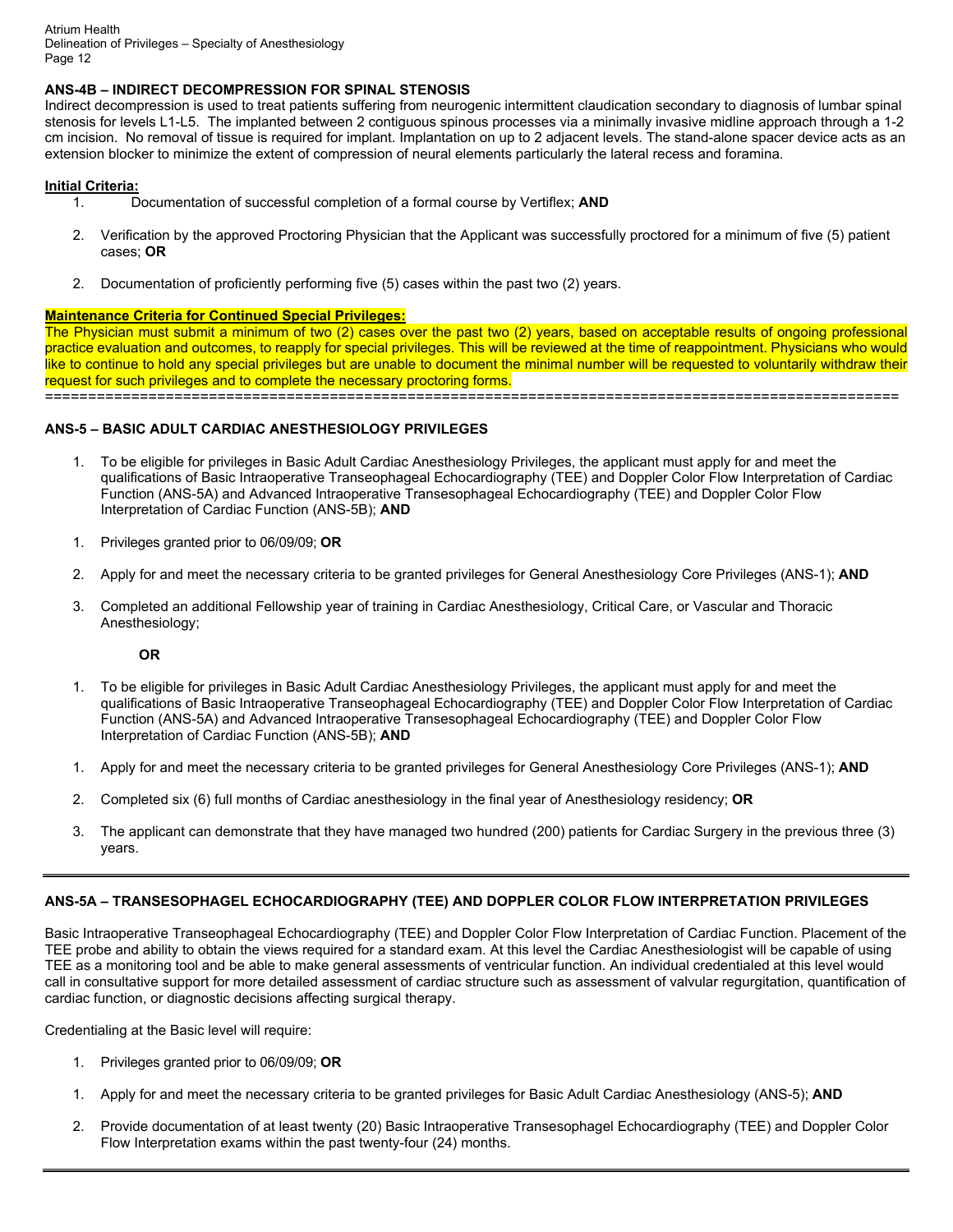## **ANS-5B – ADVANCED INTRAOPERATIVE TRANSESOPHAGEAL ECHOCARDIOGRAPHY (TEE) AND DOPPLER COLOR FLOW INTERPRETATION OF CARDIAC FUNCTION**

Individuals credentialed at this level will have skills and experience that will enable them to fully utilize the full diagnostic potential of TEE. They will be capable of utilizing the full range of TEE functions and tools including assessment of valvular integrity, flow velocity data, and quantification of cardiac function.

Applicants must:

- 1. Privileges granted prior to 06/09/09; **OR**
- 1. Apply for and meet the necessary criteria to be granted privileges for Basic Adult Cardiac Anesthesiology (ANS-5); **AND**
- 2. Have at least three months of TEE training as part of a Cardiac Anesthesia Fellowship Program; **OR**
- 2. Performance of at least one hundred (100) TEE exams; **AND**
- 3. Passage of the qualifying exam by the American Society of Echocardiography.

Individuals credentialed at this level will have skills and experience that will enable them to fully utilize the full diagnostic potential of TEE. They will be capable of utilizing the full range of TEE functions and tools including assessment of valvular integrity, flow velocity data, and quantification of cardiac function.

# **ANS-5C – ANESTHESIA FOR PORT-ACCESS CARDIAC SURGERY**

Must understand the unique considerations of this surgical approach and be facile in the placement of the coronary sinus and pulmonary vent catheters and the use of Transesophageal Echocardiography in the monitoring of the position of the endoaortic balloon during surgery.

Applicants must:

- 1. Privileges granted prior to 06/09/09; **OR**
- 1. Apply for and meet the necessary criteria to be granted privileges for Basic Adult Cardiac Anesthesiology (ANS-5); **AND**
- 2. Be supervised by a credentialed Cardiac Anesthesiologist in the care of three (3) patients undergoing Port Access Cardiac Surgery.

# **ANS-6 – TRANSPLANT ANESTHESIOLOGY**

Anesthesiologists specialty trained in Transplant Anesthesiology will be required for the management of patients undergoing liver transplantation. Transplant Anesthesiology coverage will be available twenty-four (24) hours per day, seven (7) days per week. In order to meet requirements for credentialing in Transplant Anesthesiology, the applicant must meet all criteria listed under Transplant Anesthesiology Privileges and completed the following:

- 1. Privileges granted prior to 06/09/09; **OR**
- 1. Apply for and meet the necessary criteria to be granted privileges for General Anesthesiology Core Privileges (ANS-1); **AND**
- 2. Provide documentation of successful completion of an ACGME or AOA accredited fellowship training program in Cardiac Anesthesiology, Pediatric Anesthesiology, Critical Care or Vascular and Thoracic Anesthesiology. Training must have included the management of patients undergoing liver transplantation; **OR**
- 2. Fulfill the requirement for General Anesthesiology Privileges and completed twenty (20) hours of continuing medical education in Anesthesia for liver transplantation and been supervised in the performance of three (3) anesthetics for liver transplantation within the last three (3) years.